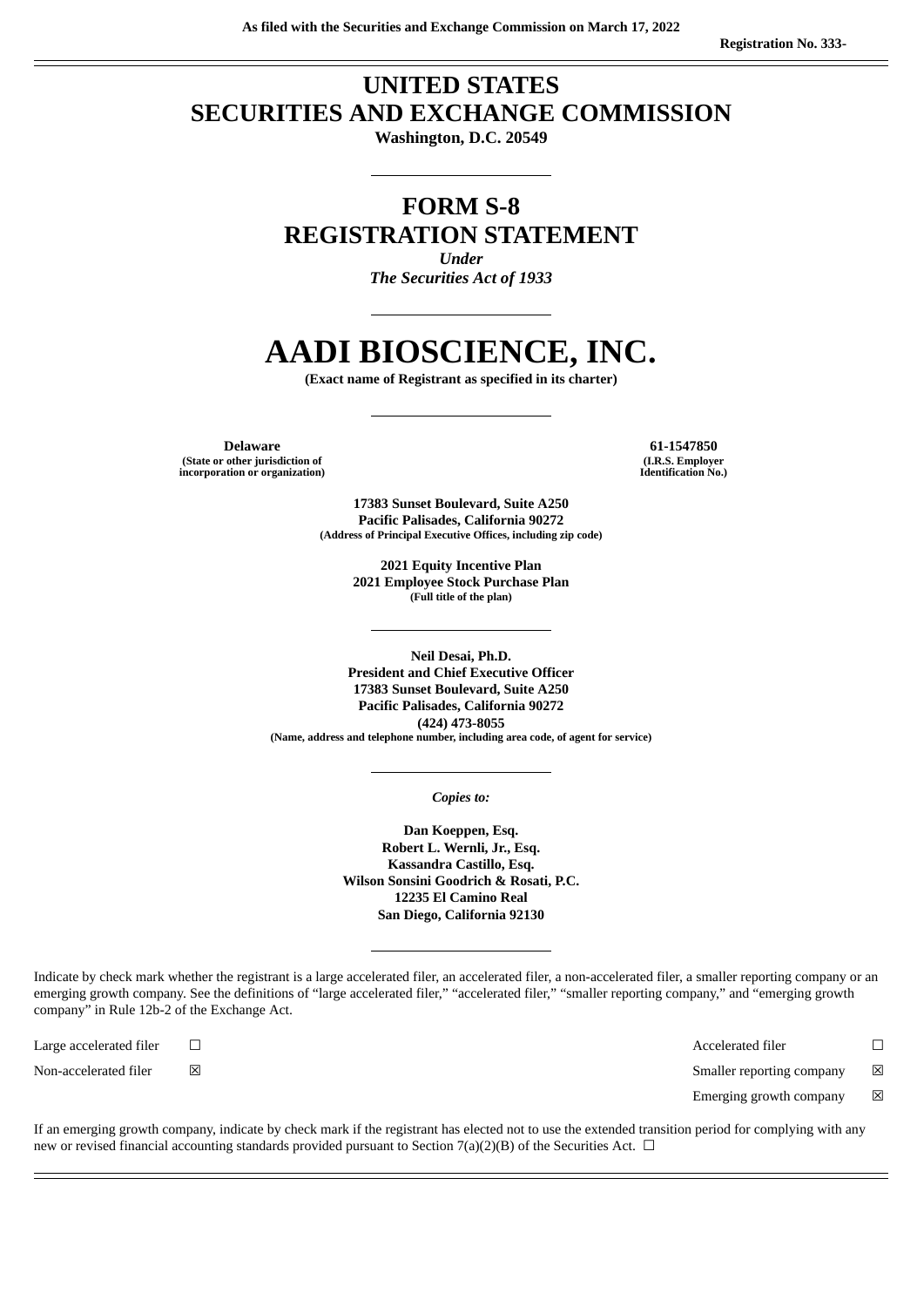## **REGISTRATION OF ADDITIONAL SECURITIES PURSUANT TO GENERAL INSTRUCTION E**

This Registration Statement on Form S-8 (the "Registration Statement") is filed by Aadi Bioscience, Inc. (the "Registrant") for the purpose of registering (i) 835,787 additional shares of common stock of the Registrant that may be issued pursuant to the Aadi Bioscience, Inc. 2021 Equity Incentive Plan, commencing January 1, 2022, and (ii) 208,946 additional shares of common stock of the Registrant that may be issued pursuant to the Aadi Bioscience, Inc. 2021 Employee Stock Purchase Plan, commencing January 1, 2022.

In accordance with General Instruction E to Form S-8, the contents of the previous Registration Statement on Form S-8 (File No. 333-259787) filed by the Registrant with the Securities and Exchange Commission (the "SEC") on September 24, 2021 are incorporated by reference into this Registration Statement, except as modified or superseded hereby.

# **PART II**

## **INFORMATION REQUIRED IN REGISTRATION STATEMENT**

#### **Item 3. Incorporation of Documents by Reference.**

The Registrant hereby incorporates by reference into this Registration Statement the following documents previously filed with the Securities and Exchange Commission:

- (1) The Registrant's Annual Report on [Form](http://www.sec.gov/ix?doc=/Archives/edgar/data/1422142/000156459022010721/aadi-10k_20211231.htm) 10-K for the fiscal year ended December 31, 2021, filed with the Commission on March 17, 2022 (the "Annual Report").
- (2) All other reports filed pursuant to Section 13(a) or 15(d) of the Securities Exchange Act of 1934, as amended (the "Exchange Act"), since the end of the fiscal year covered by the Annual Report (other than the portions of these documents not deemed to be filed).
- (3) The description of the Registrant's Common Stock contained in the Company's Registration Statement on [Form](http://www.sec.gov/Archives/edgar/data/1422142/000119312518202618/d624754d8a12b.htm) 8-A (File No 333-223113) filed with the Commission on June 25, 2018, pursuant to Section 12(b) of the Exchange Act, including any amendment or report filed for the purpose of updating such description.

All documents filed by the Registrant pursuant to Sections 13(a), 13(c), 14 and 15(d) of the Exchange Act on or after the date of this Registration Statement and prior to the filing of a post-effective amendment to this Registration Statement that indicates that all securities offered have been sold or that deregisters all securities then remaining unsold shall be deemed to be incorporated by reference in this Registration Statement and to be part hereof from the date of filing of such documents; *provided*, *however*, that documents or information deemed to have been furnished and not filed in accordance with the rules of the SEC shall not be deemed incorporated by reference into this Registration Statement. Any statement contained in a document incorporated or deemed to be incorporated by reference herein shall be deemed to be modified or superseded for purposes of this Registration Statement to the extent that a statement contained herein or in any subsequently filed document which also is deemed to be incorporated by reference herein modifies or supersedes such statement. Any such statement so modified or superseded shall not be deemed, except as so modified or superseded, to constitute a part of this Registration Statement.

## **Item 8. Exhibits.**

The Registrant has filed the exhibits listed on the accompanying Exhibit Index of this Registration Statement.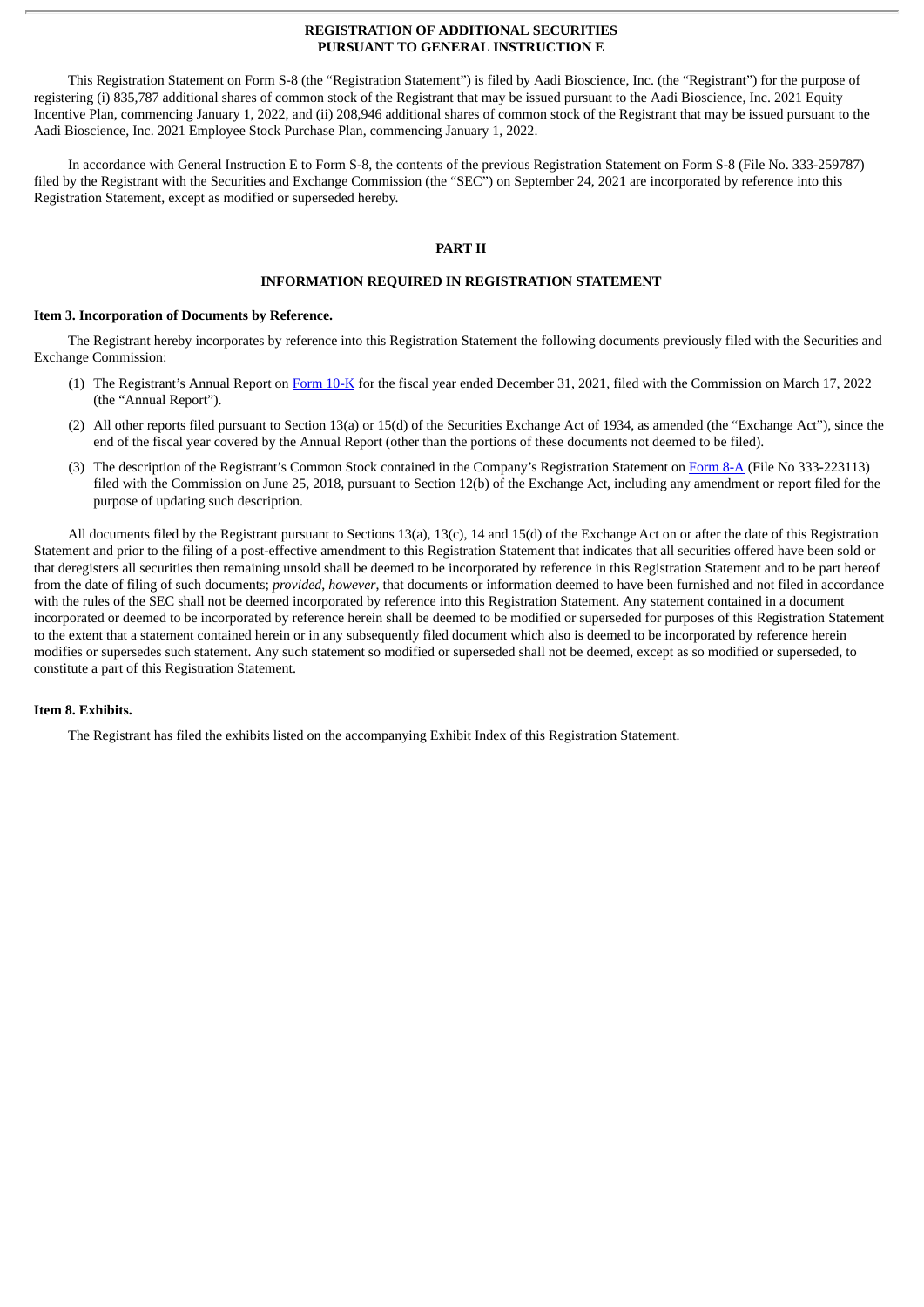# **EXHIBIT INDEX**

| Exhibit |                                                                                                      |                       | <b>Incorporated by Reference</b> |           |                |                        |
|---------|------------------------------------------------------------------------------------------------------|-----------------------|----------------------------------|-----------|----------------|------------------------|
| Number  | <b>Exhibit Description</b>                                                                           | <b>Filed Herewith</b> | Form                             | File No.  | <b>Exhibit</b> | <b>Filing Date</b>     |
| 4.3     | Aadi Bioscience, Inc. 2021 Equity Incentive Plan.                                                    |                       | $8-K$                            | 001-38560 | 10.6           | <b>August 27, 2021</b> |
| 4.4     | Form of Stock Option Agreement under the Aadi Bioscience, Inc. 2021<br><b>Equity Incentive Plan.</b> |                       | $8-K$                            | 001-38560 | 10.7           | August 27, 2021        |
| 4.5     | Aadi Bioscience, Inc. 2021 Employee Stock Purchase Plan                                              |                       | $8-K$                            | 001-38560 | 10.8           | August 27, 2021        |
| 5.1     | Opinion of Wilson Sonsini Goodrich & Rosati, P.C.                                                    | X                     |                                  |           |                |                        |
| 23.1    | Consent of Independent Registered Public Accounting Firm, BDO USA, LLP.                              | X                     |                                  |           |                |                        |
| 23.3    | Consent of Wilson Sonsini Goodrich & Rosati, P.C. (included in Exhibit 5.1)<br>hereto).              | X                     |                                  |           |                |                        |
| 24.1    | Power of Attorney (included on the signature page hereto)                                            | X                     |                                  |           |                |                        |
| 107.1   | <b>Filing Fee Table</b>                                                                              | X                     |                                  |           |                |                        |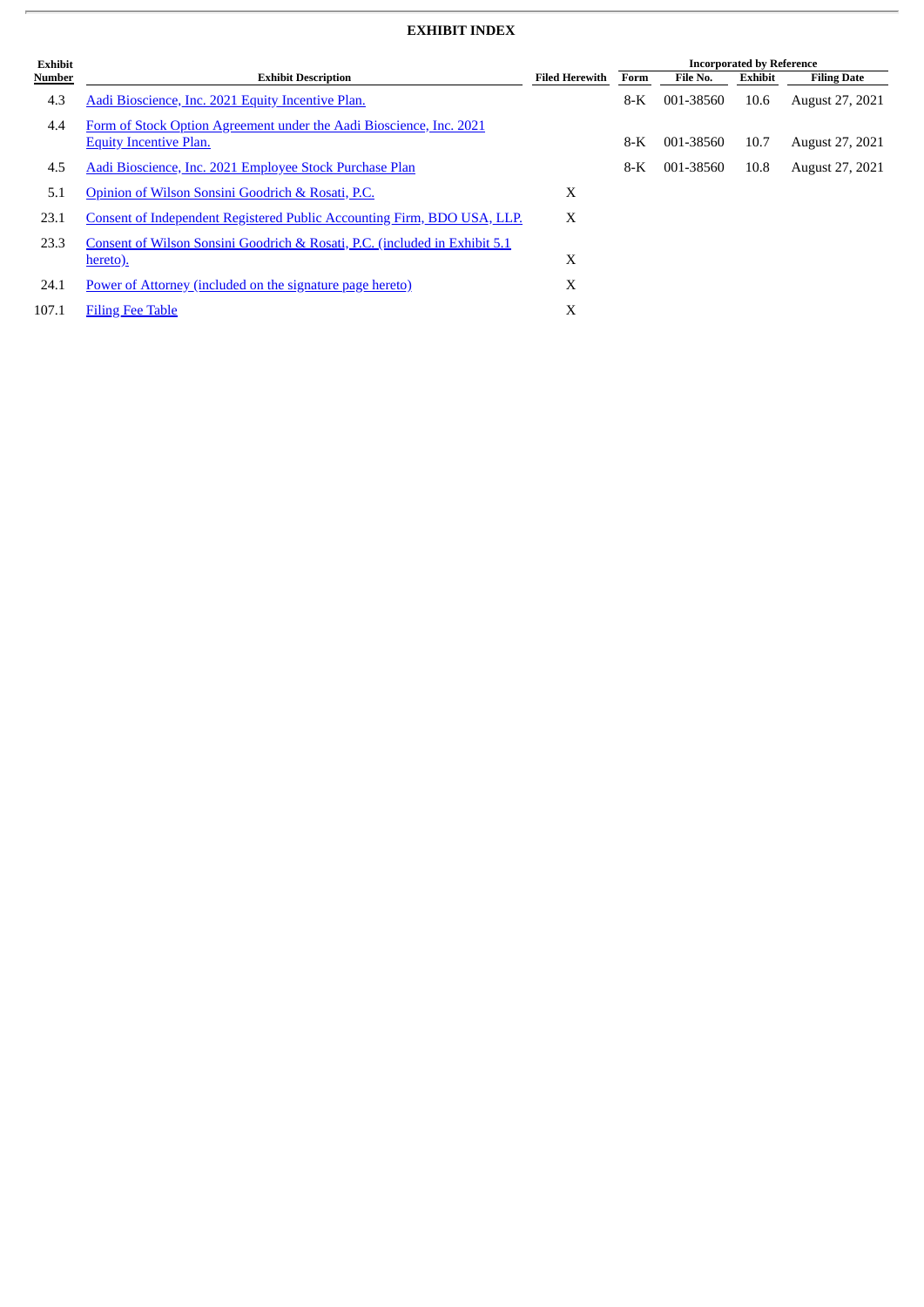#### **SIGNATURES**

Pursuant to the requirements of the Securities Act of 1933, as amended, the Registrant certifies that it has reasonable grounds to believe that it meets all of the requirements for filing on Form S-8 and has duly caused this Registration Statement to be signed on its behalf by the undersigned, thereunto duly authorized, in the City of Los Angeles, State of California, on March 17, 2022.

# **AADI BIOSCIENCE, INC.**

By: /s/ Neil Desai

Neil Desai Chief Executive Officer

#### **POWER OF ATTORNEY**

<span id="page-3-0"></span>KNOW ALL PERSONS BY THESE PRESENTS, that each person whose signature appears below hereby constitutes and appoints Neil Desai, Ph.D. and Scott Giacobello, and each of them, as his or her true and lawful attorney-in-fact and agent with full power of substitution and resubstitution, for such person in any and all capacities, to sign any and all amendments to this Registration Statement (including post-effective amendments) on Form S-8, and to file the same, with all exhibits thereto and other documents in connection therewith, with the Securities and Exchange Commission, granting unto said attorney-in-fact, proxy, and agent full power and authority to do and perform each and every act and thing requisite and necessary to be done in connection therewith, as fully for all intents and purposes as such person might or could do in person, hereby ratifying and confirming all that any said attorney-in-fact, proxy and agent, or any substitute of any of them, may lawfully do or cause to be done by virtue hereof.

Pursuant to the requirements of the Securities Act of 1933, this Registration Statement has been signed by the following persons in the capacities and on the dates indicated:

| <b>Signature</b>               | <b>Title</b>                                     | <b>Date</b>    |
|--------------------------------|--------------------------------------------------|----------------|
| /s/ Neil Desai                 | President, Chief Executive Officer, and Director |                |
| Neil Desai                     | (Principal Executive Officer)                    | March 17, 2022 |
| /s/ Scott Giacobello           | Chief Financial Officer                          |                |
| Scott Giacobello               | (Principal Financial and Accounting Officer)     | March 17, 2022 |
| /s/ Caley Castelein            |                                                  |                |
| Caley Castelein                | Chair of the Board of Directors                  | March 17, 2022 |
| /s/ Anupam Dalal               |                                                  |                |
| Anupam Dalal, M.D.             | Director                                         | March 17, 2022 |
| /s/ Karin Hehenberger          |                                                  |                |
| Karin Hehenberger, M.D., Ph.D. | Director                                         | March 17, 2022 |
| /s/ Behzad Aghazadeh           |                                                  |                |
| Behzad Aghazadeh, Ph.D.        | Director                                         | March 17, 2022 |
| /s/ Richard Maroun             |                                                  |                |
| <b>Richard Maroun</b>          | Director                                         | March 17, 2022 |
| /s/ Emma Reeve                 |                                                  |                |
| Emma Reeve                     | Director                                         | March 17, 2022 |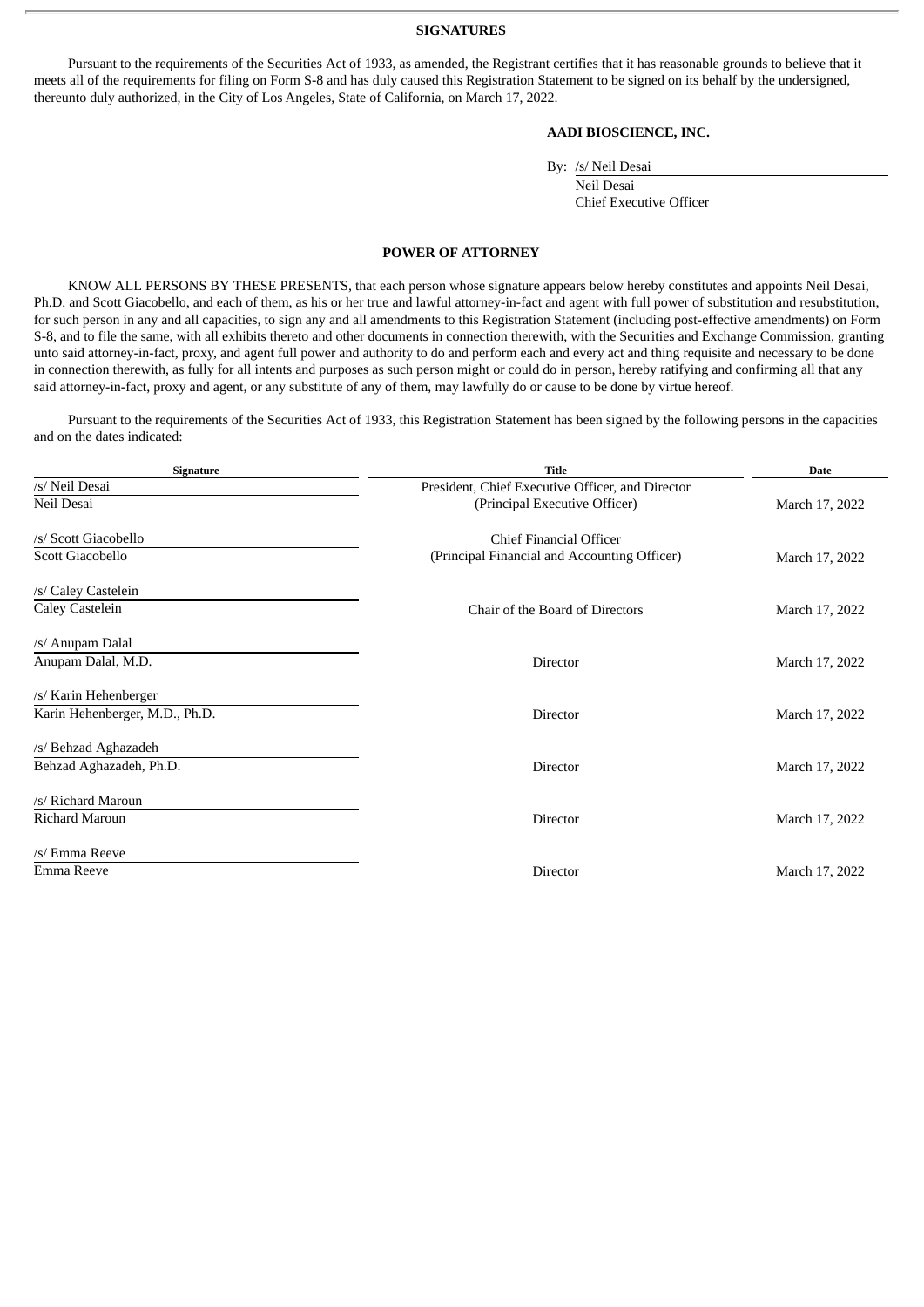# Wilson Sonsini Goodrich & Rosati Professional Corporation

650 Page Mill Road Palo Alto, California 94304-1050

O: 650.493.9300 F: 650.493.6811

March 17, 2022

Aadi Bioscience, Inc. 17383 Sunset Boulevard, Suite A250 Pacific Palisades, California 90272

## **Re: Registration Statement on Form S-8**

Ladies and Gentlemen:

We have examined the Registration Statement on Form S-8 (the "Registration Statement") to be filed by Aadi Bioscience, Inc., a Delaware corporation (the "Company"), with the Securities and Exchange Commission on or about the date hereof, in connection with the registration under the Securities Act of 1933, as amended, of an aggregate of 1,044,733 shares (the "Shares") of the Company's common stock, par value \$0.0001 per share ("Common Stock"), consisting of (i) 835,787 shares of Common Stock reserved for future issuance under the Company's 2021 Equity Incentive Plan (the "2021 Plan"), and (ii) 208,946 shares of Common Stock reserved for issuance under the Company's 2021 Employee Stock Purchase Plan. As the Company's legal counsel, we have reviewed the actions proposed to be taken by the Company in connection with the issuance and sale of the Shares to be issued under such plans (which plans are referred to herein as the "Plans").

It is our opinion that the Shares, when issued and sold in the manner referred to in the Plans and pursuant to the agreements that accompany the Plans, will be legally and validly issued, fully paid and nonassessable.

We consent to the use of this opinion as an exhibit to the Registration Statement, and further consent to the use of our name wherever appearing in the Registration Statement and any amendments thereto.

Very truly yours,

WILSON SONSINI GOODRICH & ROSATI, Professional Corporation

/s/ Wilson Sonsini Goodrich & Rosati, Professional Corporation

AUSTIN BEIJING BOSTON BRUSSELS HONG KONG LONDON LOS ANGELES NEW YORK PALO ALTO SAN DIEGO SAN FRANCISCO SEATTLE SHANGHAI WASHINGTON, DC WILMINGTON, DE

# <span id="page-4-0"></span>**WILSON SONSINI**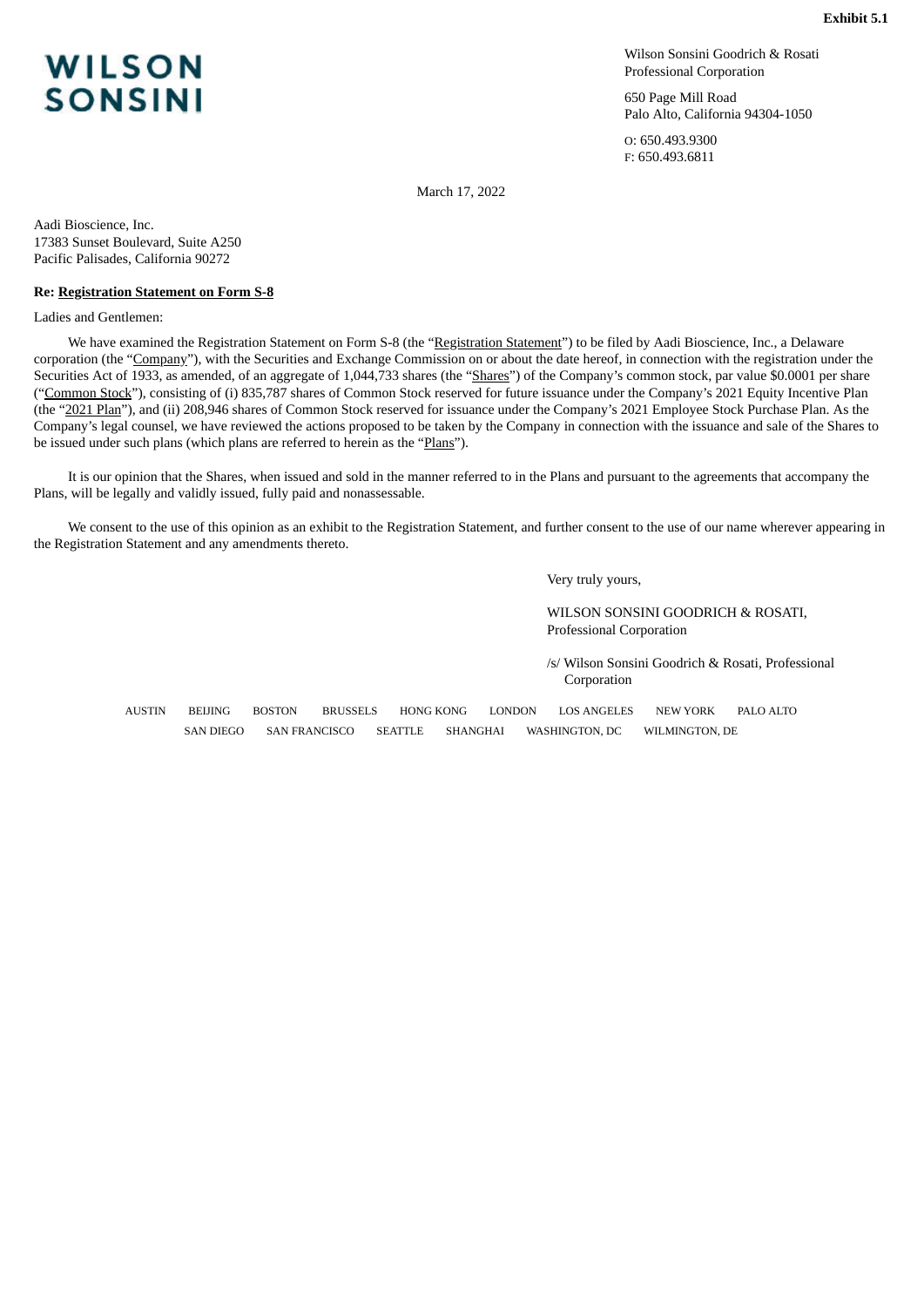<span id="page-5-0"></span>Aadi Bioscience, Inc. Pacific Palisades, California

We hereby consent to the incorporation by reference in this Registration Statement of our report dated March 17, 2022, relating to the consolidated financial statements of Aadi Bioscience, Inc (the "Company") appearing in the Company's Annual Report on Form 10-K for the year ended December 31, 2021.

/s/ BDO USA, LLP

March 17, 2022 San Diego, California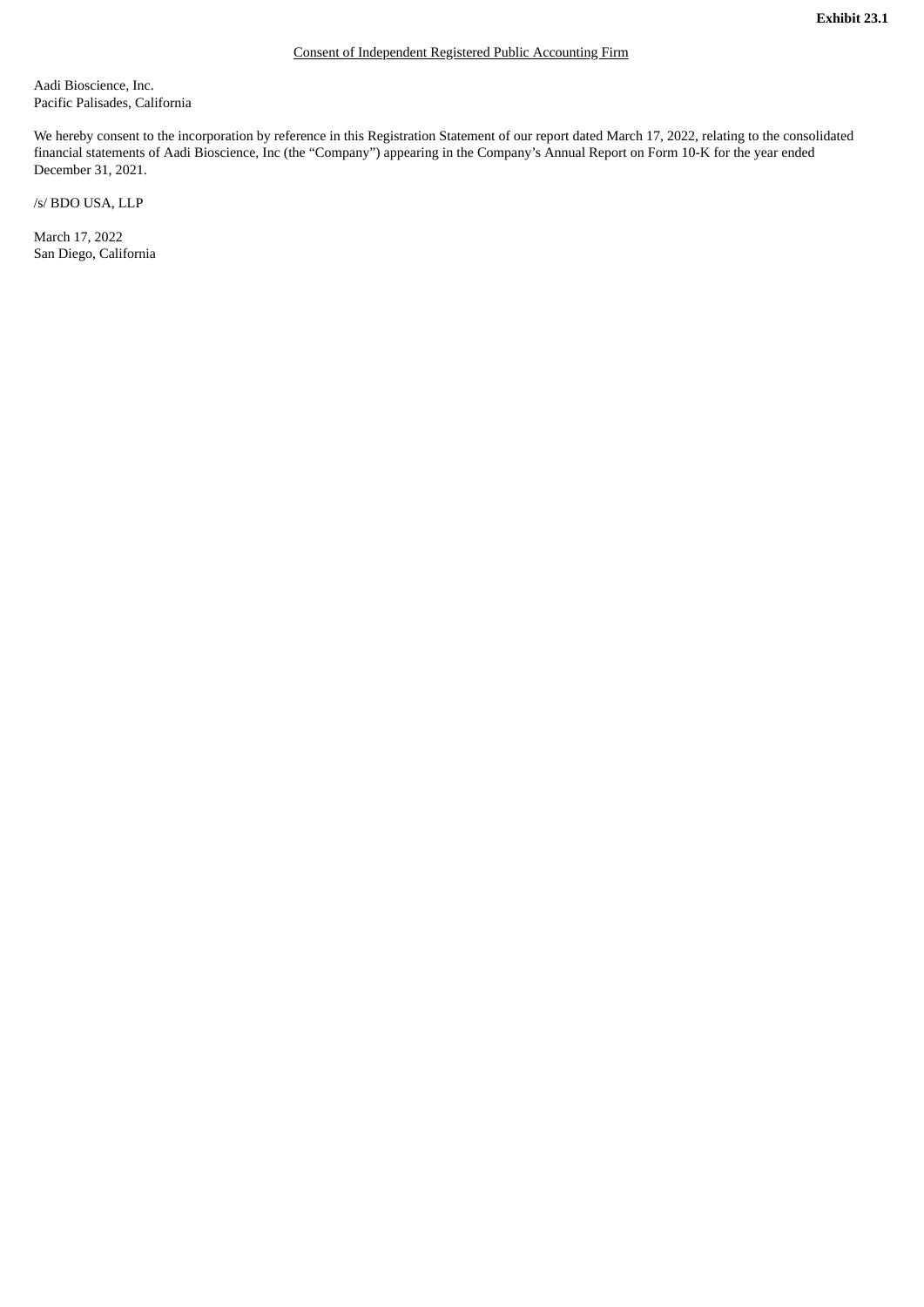## **Calculation of Filing Fee Tables**

#### **Form S-8** (Form Type)

# **Aadi Bioscience, Inc.**

# (Exact name of registrant as specified in its charter)

#### Table 1 – Newly Registered Securities

<span id="page-6-0"></span>

| Security<br>Class<br>Title    | Fee<br>Calculation<br>Rule               | Amount<br>Registered(1) | Proposed<br>Maximum<br>Offering<br>Price Per<br>Unit | Maximum<br>Aggregate<br>Offering<br>Price | Fee<br>Rate  | Amount of<br>Registration<br>Fee |
|-------------------------------|------------------------------------------|-------------------------|------------------------------------------------------|-------------------------------------------|--------------|----------------------------------|
| Common Stock,                 |                                          |                         |                                                      |                                           |              |                                  |
| par value                     |                                          |                         |                                                      |                                           |              |                                  |
| \$0.0001 per                  |                                          |                         |                                                      |                                           |              |                                  |
| share, reserved               |                                          |                         |                                                      |                                           |              |                                  |
| for issuance                  |                                          |                         |                                                      |                                           |              |                                  |
| under the                     |                                          |                         |                                                      |                                           |              |                                  |
| Registrant's                  | Rule $457(c)$                            |                         |                                                      |                                           |              |                                  |
| 2021 Equity                   | and Rule                                 |                         |                                                      |                                           |              |                                  |
|                               | 457(h)                                   |                         | \$18.45(4)                                           |                                           |              | \$1,430.00                       |
| Common Stock,                 |                                          |                         |                                                      |                                           |              |                                  |
| par value                     |                                          |                         |                                                      |                                           |              |                                  |
| \$0.0001 per                  |                                          |                         |                                                      |                                           |              |                                  |
|                               |                                          |                         |                                                      |                                           |              |                                  |
| for issuance                  |                                          |                         |                                                      |                                           |              |                                  |
| under the                     |                                          |                         |                                                      |                                           |              |                                  |
| Registrant's                  |                                          |                         |                                                      |                                           |              |                                  |
| 2021 Employee                 |                                          |                         |                                                      |                                           |              |                                  |
| <b>Stock Purchase</b>         | and Rule                                 |                         |                                                      |                                           |              |                                  |
| Plan                          |                                          |                         | \$15.69(5)                                           | \$3,278,363                               | 0.0000927    | \$304.00                         |
| <b>Total Offering Amounts</b> |                                          |                         |                                                      | \$18,698,634                              |              | \$1,734.00                       |
| Total Fee Offsets(6)          |                                          |                         |                                                      |                                           |              |                                  |
| Net Fee Due                   |                                          |                         |                                                      |                                           |              | \$1,734.00                       |
|                               | <b>Incentive Plan</b><br>share, reserved | Rule $457(c)$<br>457(h) | 1,044,733                                            | 835,787 (2)<br>208,946 (3)                | \$15,420,271 | 0.0000927                        |

- (1) Pursuant to Rule 416(a) of the Securities Act of 1933, as amended (the "Securities Act"), this registration statement (the "Registration Statement") shall also cover any additional shares of the Registrant's Common Stock that become issuable under the Registrant's 2021 Equity Incentive Plan (the "2021 Plan") or the Registrant's 2021 Employee Stock Purchase Plan (the "2021 ESPP") by reason of any stock dividend, stock split, recapitalization or other similar transaction effected without receipt of consideration or conversion of the Registrant's Common Stock that increases the number of outstanding shares of Common Stock.
- (2) Represents an automatic increase in the number of shares of Common Stock reserved for issuance pursuant to future awards under the 2021 Plan as a result of the annual evergreen increase under the 2021 Plan.
- (3) Represents an automatic increase in the number of shares of Common Stock reserved for issuance pursuant to future awards under the 2021 ESPP as a result of the annual evergreen increase under the 2021 ESPP.
- (4) Pursuant to Rule 457(c) and 457(h) under the Securities Act, and solely for the purpose of calculating the registration fee, the proposed maximum offering price per share is \$18.45, which is the average of the high and low prices of shares of Common Stock on The Nasdaq Capital Market ("Nasdaq") on March 14, 2022 (such date being within five business days of the date that this Registration Statement was filed with the U.S. Securities and Exchange Commission (the "SEC")).